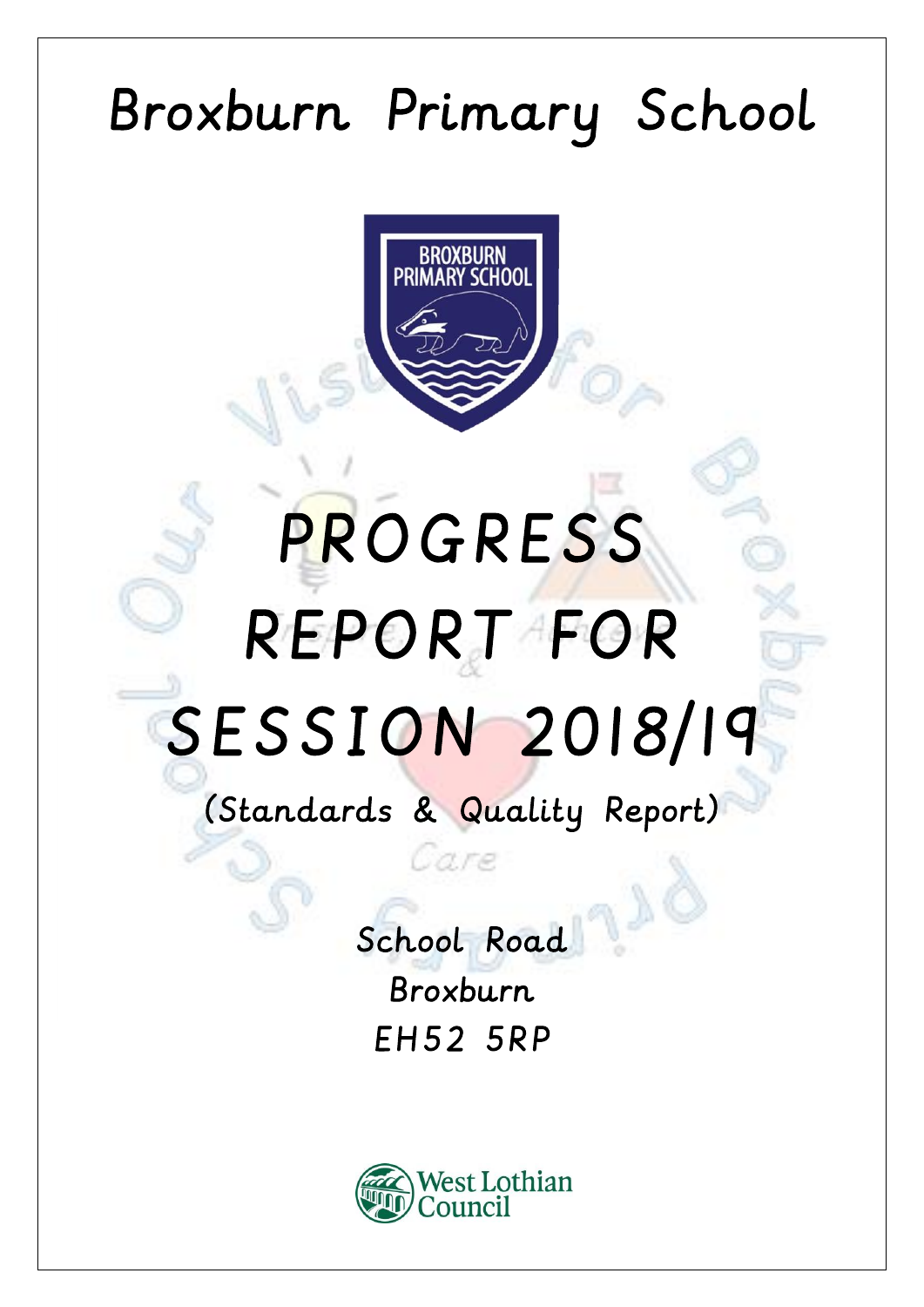## ABOUT OUR SCHOOL

Broxburn Primary School is a non-denominational school serving the community of East Broxburn. The school has 15 primary classes, an Early Learning Centre and a wraparound facility. The school roll is 485 including 103 children in our Early Learning Centre. There are two classes at every stage and three at Primary 1. The teaching staff of 25 includes the head teacher (HT), depute head teacher (DHT) and 2 principal teachers (PT), with 2 Early Years Officers and 4 Nursery Nurses within our Early Learning Centre.

Support and administrative staff provide good support for learning and teaching. Leadership at all levels ensures the school is continuously improving to provide the best possible outcomes for all learners.

The school benefits from a supportive and very proactive Parent Council and an enthusiastic and committed Fundraising Group. Together with the wider school community we continue to embed our vision for learners: INSPIRE, ACHIEVE AND CARE and EXPLORE, LEARN and CARE, in our Early Learning Centre, putting this at the centre of all we do.

## IMPROVEMENT PRIORITIES

Our improvement priorities are always based on the National priorities in the National Improvement Framework (NIF). Below we have indicated what progress we made with these priorities in Session 2018/19, what the impact has been and what our next steps will be to continue to address these priorities in Session 2019/20.

Achieve

We have also shown which NIF driver for improvement we used - you can find out more about the National Improvement Framework and drivers at [https://www.npfs.org.uk/wp-content/uploads/2016/01/NPFS\\_NIF\\_E-1.pdf.](https://www.npfs.org.uk/wp-content/uploads/2016/01/NPFS_NIF_E-1.pdf)

We have also evaluated our overall provision using quality indicators (QIs) in How Good is our School?4 (HGIOS?4) and How Good is Our Early learning and Childcare? (HGIOELC?) which is a key aspect of the Scottish approach to selfevaluation and school improvement.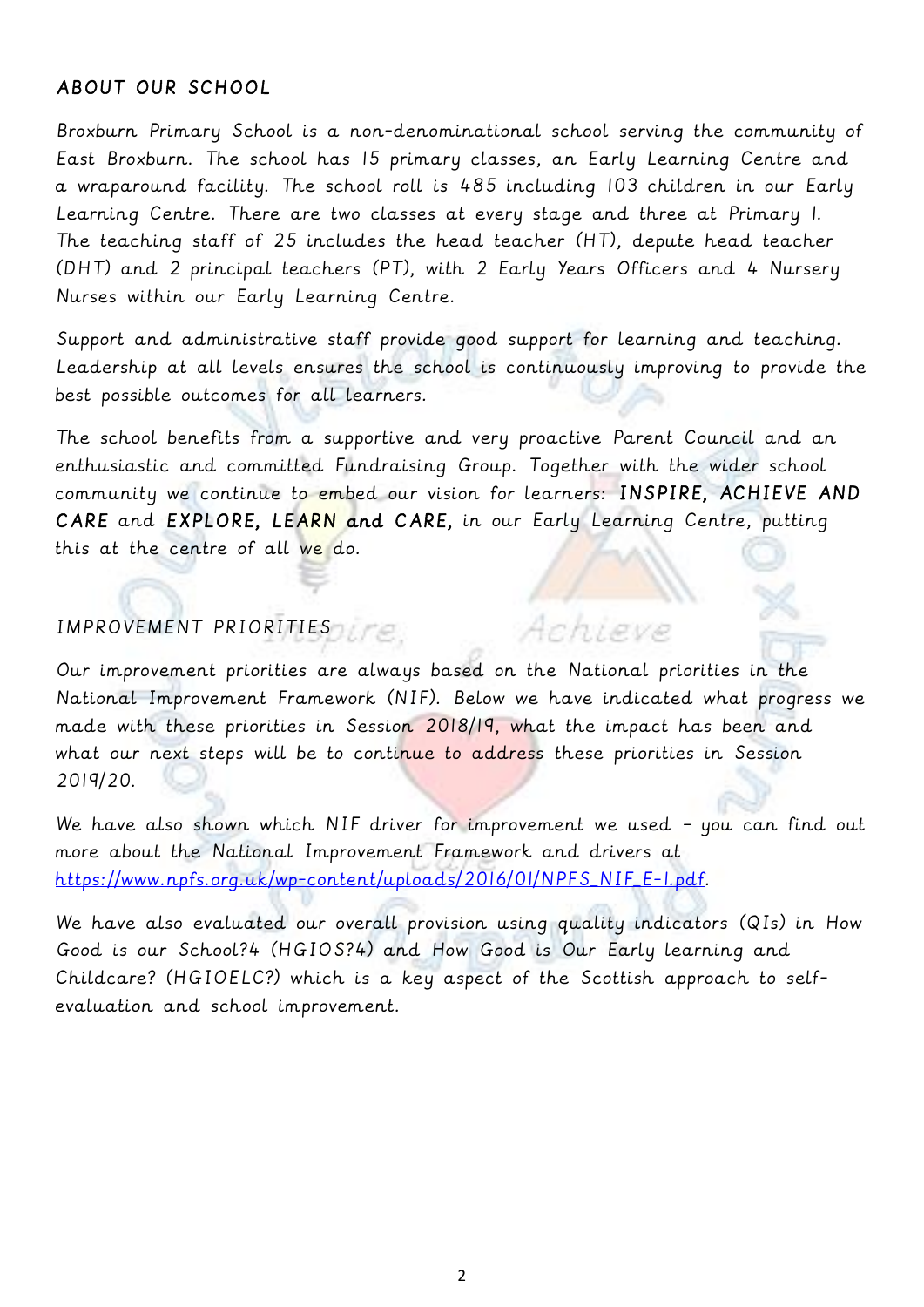| PRIORITY<br>To raise attainment,<br>especially in literacy and<br>numeracy<br>Our measurable outcome for<br>session 2018/19 was to<br>ensure that all children<br>experienced high quality<br>learning and teaching<br>across the curriculum, to<br>raise attainment.<br>NIF Driver(s):<br>· School Improvement<br>• Teacher Professionalism<br>· Parental Engagement | HOW DID WE DO?<br>We have made good progress.<br>What did we do?<br>Improved planning processes to ensure pace and progression<br>across the breadth of the curriculum.<br>Updated school planners to ensure consistent progression.<br>Staff training to improve consistent learning and teaching<br>practice and develop teaching of writing.<br>Introduced writing genre frameworks and assessment tools.<br>Implemented tracking and monitoring systems for learning<br>$\bullet$<br>within the Early Learning Centre (ELC).<br>. Used the Froebel approach to learning, within the ELC.<br>Evidence indicates the impact is:<br>Learners have experienced high quality learning and<br>teaching across the curriculum.<br>Learners are making good progress, with appropriate pace<br>$\bullet$<br>in their learning. |
|-----------------------------------------------------------------------------------------------------------------------------------------------------------------------------------------------------------------------------------------------------------------------------------------------------------------------------------------------------------------------|----------------------------------------------------------------------------------------------------------------------------------------------------------------------------------------------------------------------------------------------------------------------------------------------------------------------------------------------------------------------------------------------------------------------------------------------------------------------------------------------------------------------------------------------------------------------------------------------------------------------------------------------------------------------------------------------------------------------------------------------------------------------------------------------------------------------------|
| • Assessment of Children's                                                                                                                                                                                                                                                                                                                                            | Learners at all levels are developing writing skills across a                                                                                                                                                                                                                                                                                                                                                                                                                                                                                                                                                                                                                                                                                                                                                              |
| Progress<br>• Performance Information                                                                                                                                                                                                                                                                                                                                 | wider range of genres<br>Learners in our ELC experienced quality learning linked                                                                                                                                                                                                                                                                                                                                                                                                                                                                                                                                                                                                                                                                                                                                           |
|                                                                                                                                                                                                                                                                                                                                                                       | to their identified needs.<br>Learners in our ELC experienced learning to develop<br>curiosity, inquiry and creativity.<br>Our priority for next session will be to:<br>. Develop reading skills to build a reading culture across the<br>whole school community.<br>• Increase the number of learners achieving the appropriate<br>level in reading.<br>· Create ELC aims and a curriculum rationale.<br>• Develop numeracy skills and literacy skills, with a focus on<br>rhythm and rhyme.                                                                                                                                                                                                                                                                                                                              |
| 2.<br>To close the attainment                                                                                                                                                                                                                                                                                                                                         | We have made good progress.<br>What did we do?                                                                                                                                                                                                                                                                                                                                                                                                                                                                                                                                                                                                                                                                                                                                                                             |
| gap between the most and<br>least disadvantaged<br>children<br>Our measurable outcome for<br>session 2017/18 was to                                                                                                                                                                                                                                                   | • Worked with our Speech and Language Therapist to develop<br>oral story telling skills.<br>· Targeted writing skills in supported writing groups.<br>• Focused on developing wider vocabulary and phonic skills to<br>support writing and reading.                                                                                                                                                                                                                                                                                                                                                                                                                                                                                                                                                                        |
| ensure that targeted<br>children develop writing<br>skills and oral language<br>skills to improve attainment<br>in literacy.                                                                                                                                                                                                                                          | Evidence indicates that the use of Pupil Equity Funding has<br>had the following impact on learners:<br>• Learners have increased literacy skills in writing and<br>reading.<br>• Learners have developed their story telling skills.<br>Learners have broadened their knowledge of vocabulary.<br>$\bullet$                                                                                                                                                                                                                                                                                                                                                                                                                                                                                                               |
| $NIF$ Driver $(s)$ :<br>• School Improvement<br>· School Leadership<br>• Assessment of Children's                                                                                                                                                                                                                                                                     | Our priority for next session will be:<br>. Provide targeted literacy learning to meet learner needs<br>and increase attainment.<br>Provide targeted numeracy learning to meet learner needs                                                                                                                                                                                                                                                                                                                                                                                                                                                                                                                                                                                                                               |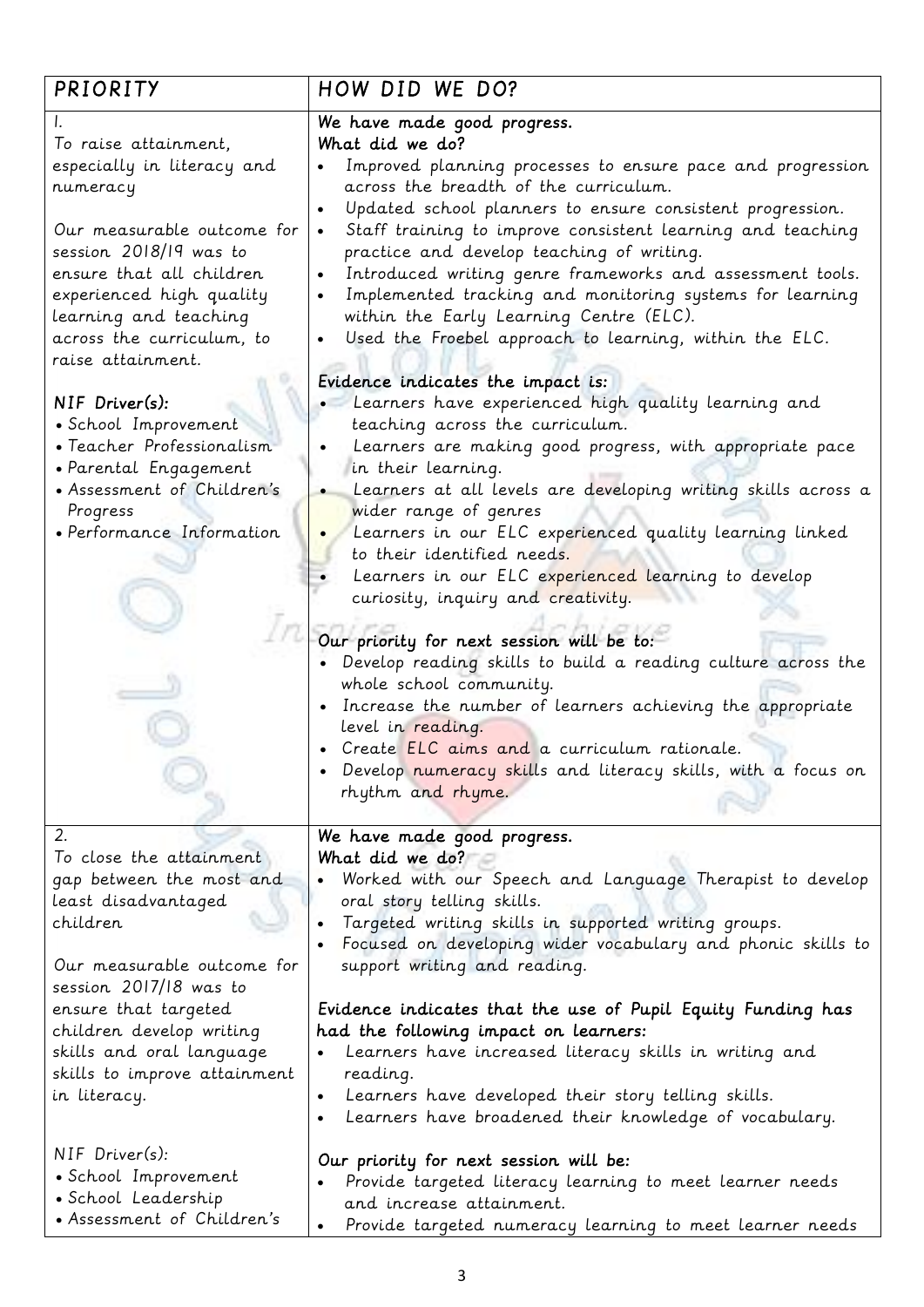| Progress<br>· Performance Information                                                                                                                                                                                                                                                                                       | and increase attainment.<br>Ensure equity for all by supporting families with the cost of<br>the school day.                                                                                                                                                                                                                                                                                                                                                                                                                                                                                                                                     |
|-----------------------------------------------------------------------------------------------------------------------------------------------------------------------------------------------------------------------------------------------------------------------------------------------------------------------------|--------------------------------------------------------------------------------------------------------------------------------------------------------------------------------------------------------------------------------------------------------------------------------------------------------------------------------------------------------------------------------------------------------------------------------------------------------------------------------------------------------------------------------------------------------------------------------------------------------------------------------------------------|
| 3.<br>To improve children and<br>young people's health &<br>wellbeing<br>Our measurable outcome for<br>session 2017/18 was to<br>develop the principles of<br>nurturing schools to create<br>an ethos of promoting and<br>supporting the mental<br>wellbeing of all pupils.<br>$NIF$ Driver $(s)$ :<br>· School Improvement | We have made good progress.<br>What did we do?<br>Professional Learning for staff regarding positive behaviour<br>strategies and the impact of childhood experiences on<br>child development.<br>Developed emotional understanding and language within<br>our learners using Emotion Works.<br>Our Play therapist supported identified individuals<br>Professional learning for ELC staff in approaches to<br>managing behaviour within the ELC setting.<br>Evidence indicates the impact is:<br>Learners have experienced positive strategies for supporting<br>behaviour.<br>Learners experienced nurturing approaches from informed<br>staff. |
| · School Leadership<br>• Parental Engagement                                                                                                                                                                                                                                                                                | Learners are able to discuss their emotions and<br>understand how they impact on them.<br>Learners are more confident and resilient.<br>Learners within our ELC are well supported, by staff who<br>understand how to meet their emotional needs, using a<br>range of approaches. The management<br>Our priority for next session will be:<br>· Ensuring learners experience a consistent, nurturing culture<br>with high expectations of behaviour.<br>· Professional learning for ELC staff, around an area of<br>childhood developmental wellbeing, to support families.                                                                      |
| 4.<br>To improve employability<br>skills, and sustained,<br>positive school-leaver<br>destinations for all young<br>people<br>Our measurable outcome for<br>session 2017/18 was to<br>develop skills for learning,<br>life and work within all of<br>our children.                                                          | We have made good progress.<br>What did we do?<br>Developed our World of Works Skills Progression.<br>Held a World of Work Skills week<br>• Embed World of Work skills within learning and make links<br>to the application of these skills within the world of work.<br>Evidence indicates the impact is:<br>Learners can discuss the skills they use and how these<br>would be helpful within the world of work.<br>• Learners experience learning which enables them to develop<br>the World of Work Skills in our school and in our ELC.                                                                                                     |
| $NIF$ Driver $(s)$ :<br>· School Improvement<br>· School Leadership<br>· Teacher Professionalism<br>• Parental Engagement<br>• Assessment of Children's<br>Progress                                                                                                                                                         | Our priority for next session will be:<br>Learners will develop digital skills, across learning, within<br>$\bullet$<br>our school and ELC.<br>Learners will use Profiling to demonstrate the application<br>of skills across learning and the World of Work.                                                                                                                                                                                                                                                                                                                                                                                    |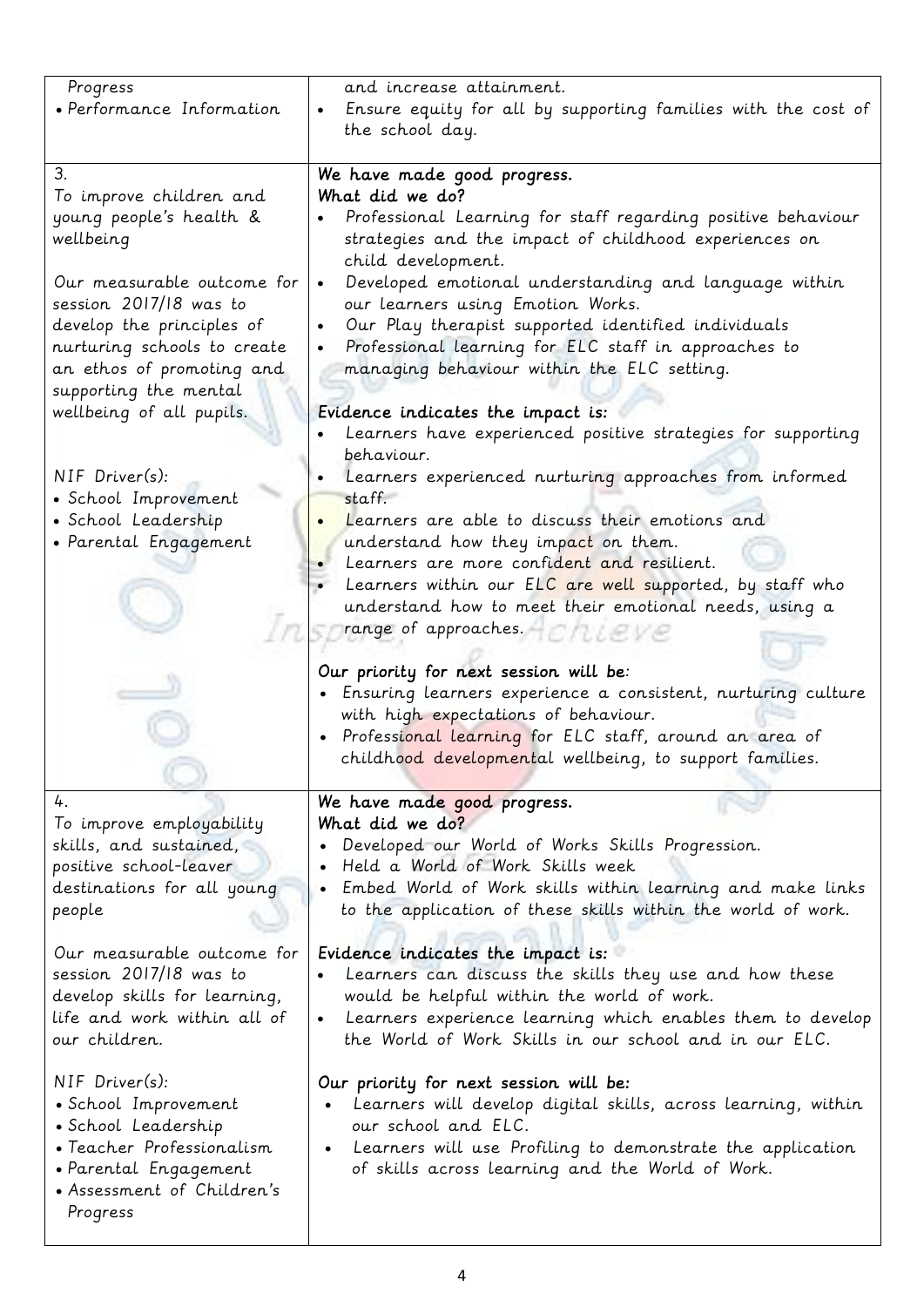Attendance at our school is very good for almost all children, with 91% attending 90% of the time or more. Absence is monitored monthly and families work with the Head Teacher to overcome barriers to regular attendance. During 2018 – 2019 one child was excluded.

The school has very good engagement with parents and other stakeholders which impacts positively on improvement planning and school performance reporting.

## Our Wider Achievements this year have included:

- First Place for our Float in the Gala Day Parade
- Gaining our Fairtrade Aware Award
- Second Place at the Gala Sport Event
- Three designs in the Scottish Engineering Leaders Award Exhibition
- Fund raised over £1000 for; Macmillan Coffee Morning, FOCC, Red Nose Day, Children in Need and Toilet Twinning
- Regular Bake Sales in ELC to support funds for new equipment
- Supporting West Lothian Foodbank through generous donations
- Successful Nativity Performance for our Primary 1 & 2 pupils
- Project Based Learning Performance of Charlie at the Whitehouse
- Life Cycle learning within the ELC and our Primary 1
- Whole School Sports Scotland Gold Award
- Monthly whole school assemblies to celebrate success
- National and Regional success for our gymnasts
- Participation in the West Lothian triathlon
- Fabulous Health Fortnight, with highlights such as Sports Day, Potted Sports, the Assault Course, Bubble Football and ending in our Big Family Picnic
- ELC Fun Day
- Partnering with FOCC to enable a group of children from Belarus to experience life at our school
- Parent support to improve our schools ground
- Participating within the West Lothian GLEE competition
- Emotion Works sharing learning event for families